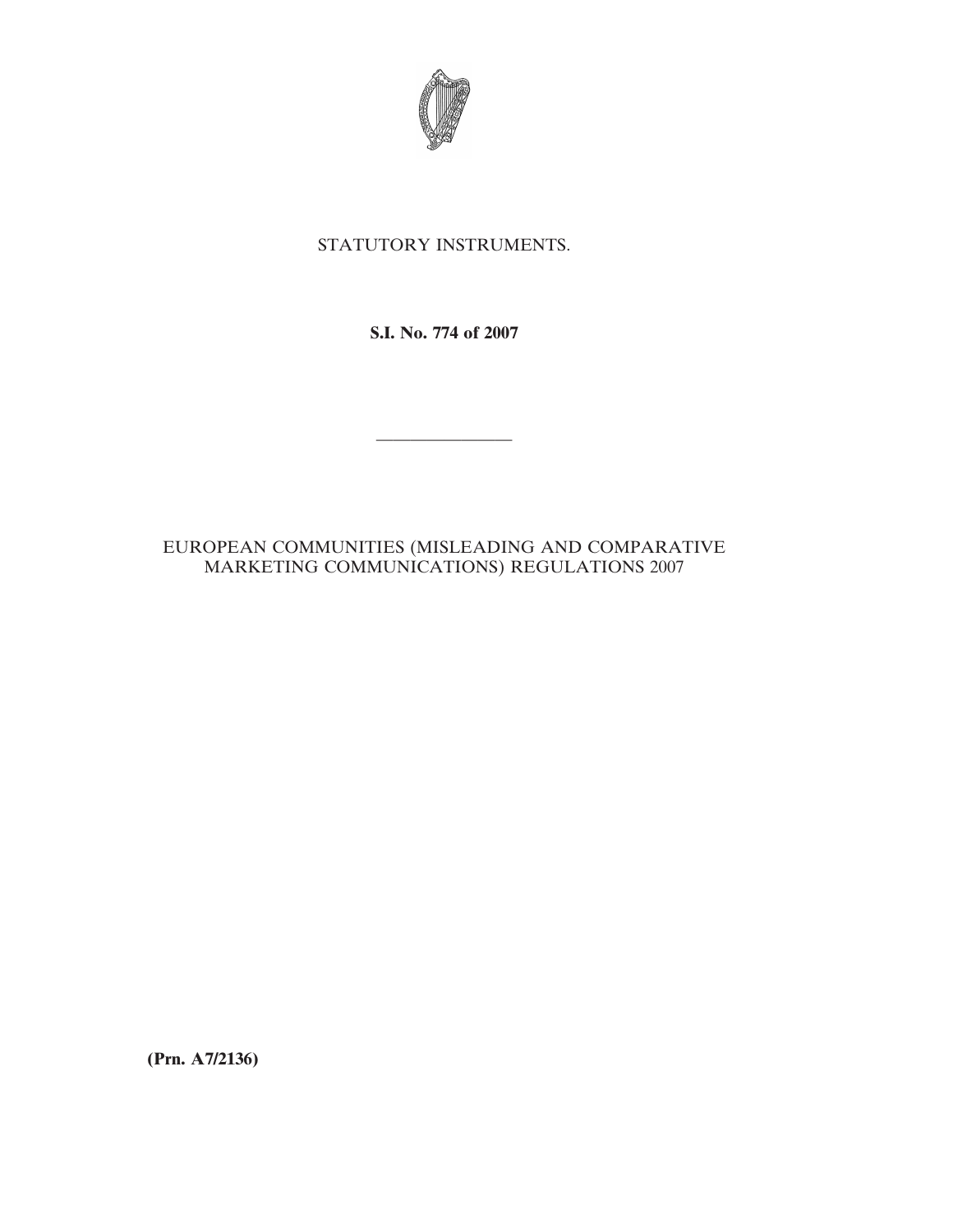## EUROPEAN COMMUNITIES (MISLEADING AND COMPARATIVE MARKETING COMMUNICATIONS) REGULATIONS 2007

I, MICHEÁL MARTIN, Minister for Enterprise, Trade and Employment, in exercise of the powers conferred on me by section 3 of the European Communities Act 1972 (No. 27 of 1972) and for the purpose of giving effect to Directive 2006/114/EC of the European Parliament and of the Council of 12 December 20061 , hereby make the following regulations:

1. These Regulations may be cited as the European Communities (Misleading and Comparative Marketing Communications) Regulations 2007.

2. (1) In these Regulations—

"code of practice" means any code, agreement or set of rules or standards that is not imposed by or under an enactment but purports to govern or define (with or without other matters) matters relating to the marketing communication of one or more traders (whether generally or in respect of a particular trade, business or profession) who agree, commit or undertake to abide or be bound by such rules or standards;

"code owner" means any person responsible for either or both of the following:

- (*a*) formulating or revising a code of practice;
- (*b*) monitoring compliance with the code by those traders who agree, commit or undertake to abide or be bound by it;

"comparative marketing communication" means any form of representation made by a trader that explicitly or by implication identifies a competitor of the trader or a product offered by such a competitor;

"Directive" means Directive 2006/114/EC of the European Parliament and of the Council of 12 December 2006<sup>1</sup>;

"goods" means real or personal property of any nature or description and includes—

- (*a*) ships, aircrafts or other vehicles,
- (*b*) animals,
- (*c*) minerals, trees or crops, whether on, under or attached to land or not,

<sup>1</sup> OJ No. L376, 27.12.2006, p.21.

*Notice of the making of this Statutory Instrument was published in "Iris Oifigiu´il" of* 30*th November*, 2007.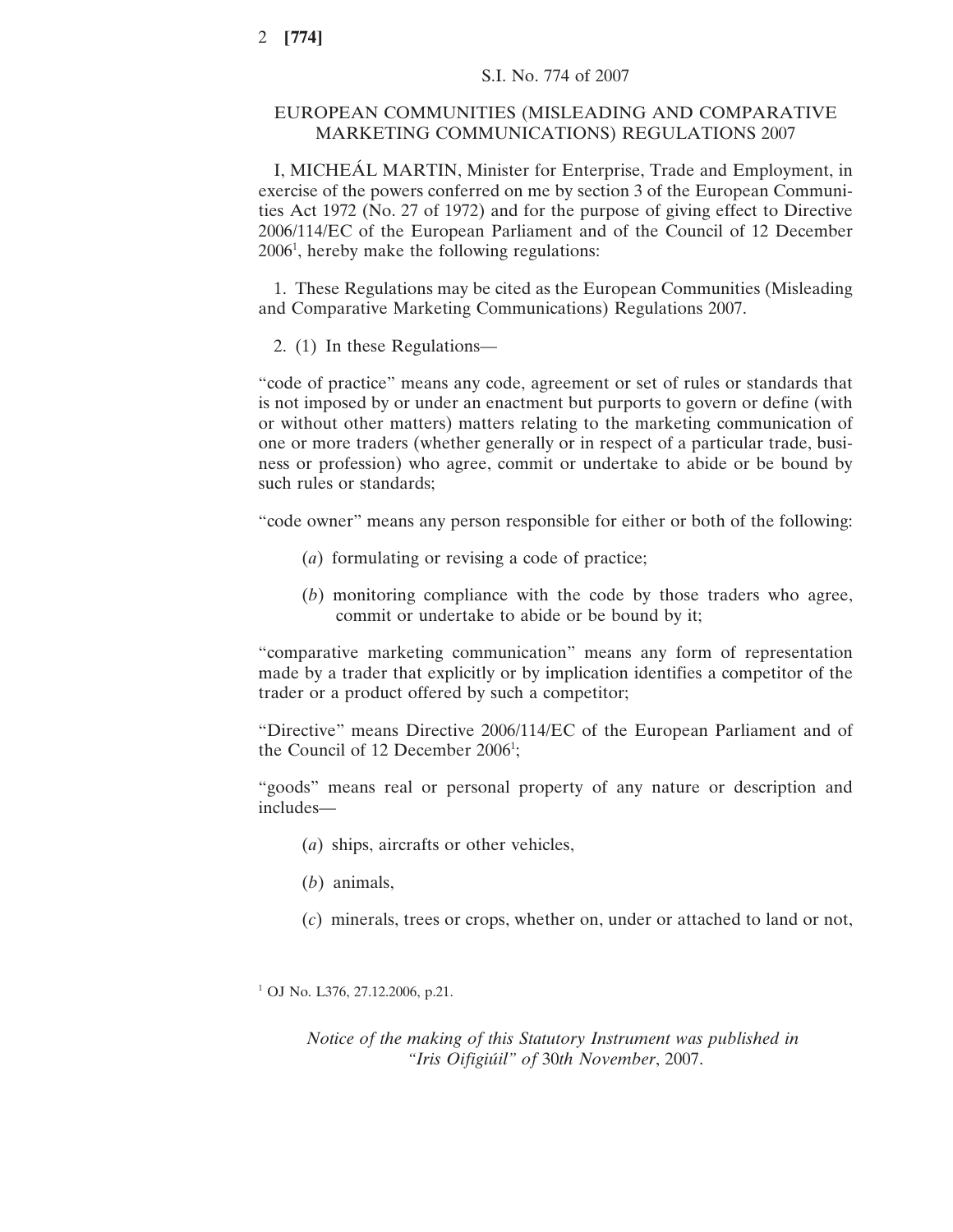- (*d*) gas, electricity or water,
- (*e*) computer software,
- (*f*) tickets or like evidence of a right to be in attendance at a particular place at a particular time or times or a right of transportation,
- (*g*) any voucher, coupon, or other document or thing intended to be used as a substitute for money in the payment, in whole or in part, for a product or otherwise exchanged for a product, and
- (*h*) any description of interest (present or future, vested or contingent) or obligation arising out of, or incidental to, goods;

"marketing communication" means any form of representation made by a trader in connection with a trade, business or profession in order to promote the supply of a product;

"product" means goods or services;

"representation" includes—

- (*a*) any oral, written, visual, descriptive, or other representation by a trader, including any commercial communication, marketing or advertising, and
- (*b*) any term or form of a contract, notice or other document used or relied on by a trader in order to promote the supply of a product;

"services" means any service or facility provided for gain or reward or otherwise than free of charge, including—

- (*a*) services or facilities for—
	- (i) banking, insurance, grants, loans, credit or financing,
	- (ii) amusement, cultural activities, entertainment, instruction, recreation or refreshment,
	- (iii) accommodation, transport, travel, parking, or storage, or
	- (iv) the care of persons, animals or things,
- (*b*) membership in a club or organisation or any service or facility provided by the club or organisation, and
- (*c*) any rights, benefits, privileges, obligations or facilities that are, or are to be provided, granted or conferred in the course of services,

but does not include services provided under a contract of employment;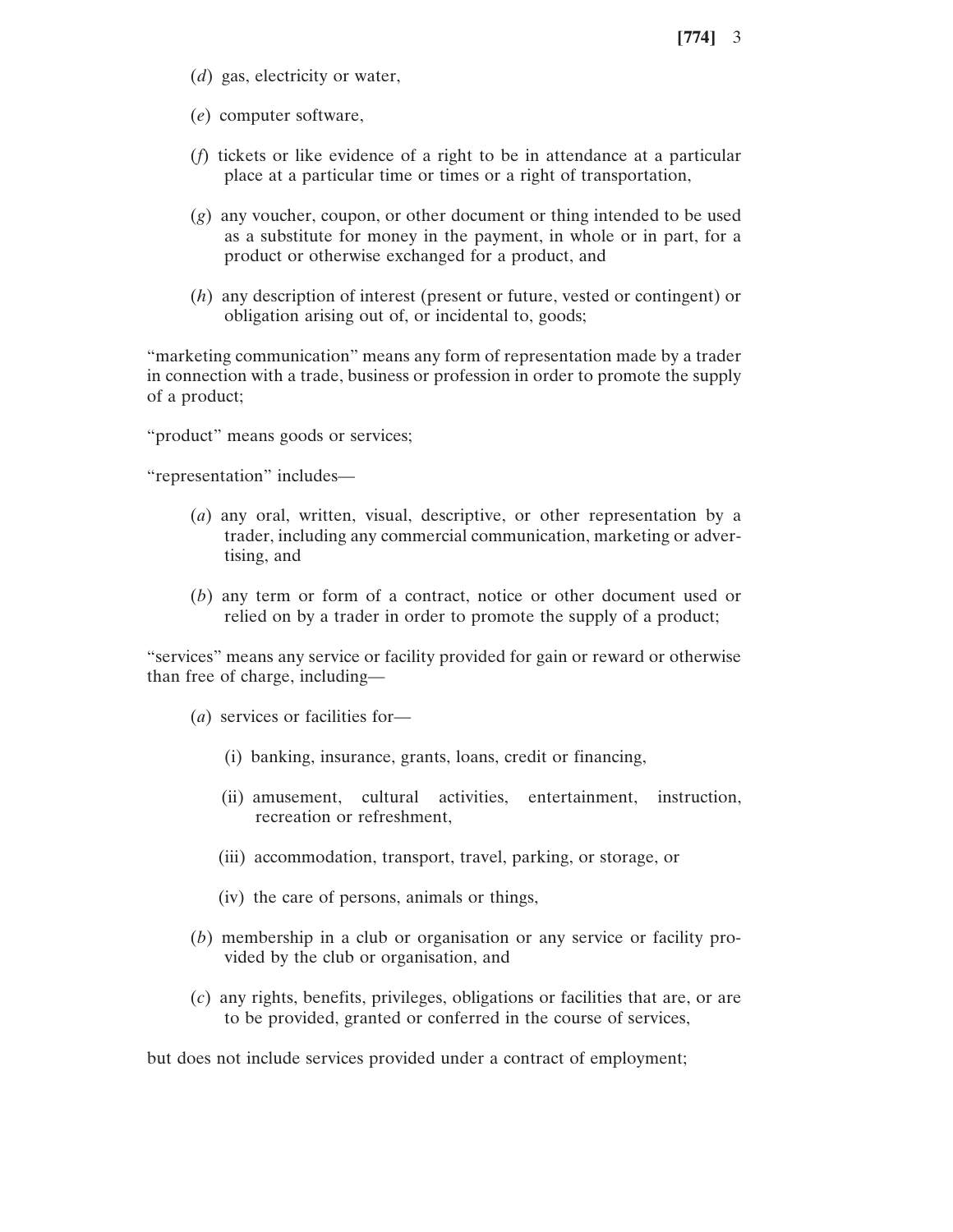"supply", in relation to the supply of a product to a trader, includes any of the following:

- (*a*) sell, lease, take by way of mortgage or other security, assign or otherwise effect a disposition of;
- (*b*) offer or agree to supply;
- (*c*) expose or display for supply;

"trader" means—

- (*a*) a person who is acting for purposes relating to the person's trade, business or profession, or
- (*b*) a person acting on behalf of a person referred to in paragraph (*a*).

(2) A word or expression that is used in these Regulations and is also used in the Directive shall have the same meaning in these Regulations as it has in the Directive.

- 3. (1) A trader shall not engage in a misleading marketing communication.
- (2) A marketing communication is misleading if—
	- (*a*) in any way (including its presentation), it deceives or is likely to deceive in relation to any matter set out in paragraph (4) the trader to whom it is addressed or whom it reaches, and
	- (*b*) (i) by reason of its deceptive nature, it is likely to affect the trader's economic behaviour, or
		- (ii) for any reason specified in this paragraph, it injures or is likely to injure a competitor.

(3) In determining whether a marketing communication under paragraph (2) is misleading, the marketing communication shall be considered in its factual context, taking account of all its features and the circumstances.

- (4) The following matters are set out for the purposes of paragraph  $(2)(a)$ :
	- (*a*) the existence or nature of the product;
	- (*b*) the main characteristics of the product, including any of the following:
		- (i) its geographical origin;
		- (ii) its commercial origin;
		- (iii) its availability at a particular time or place, or at a particular price;
		- (iv) its quantity, weight or volume;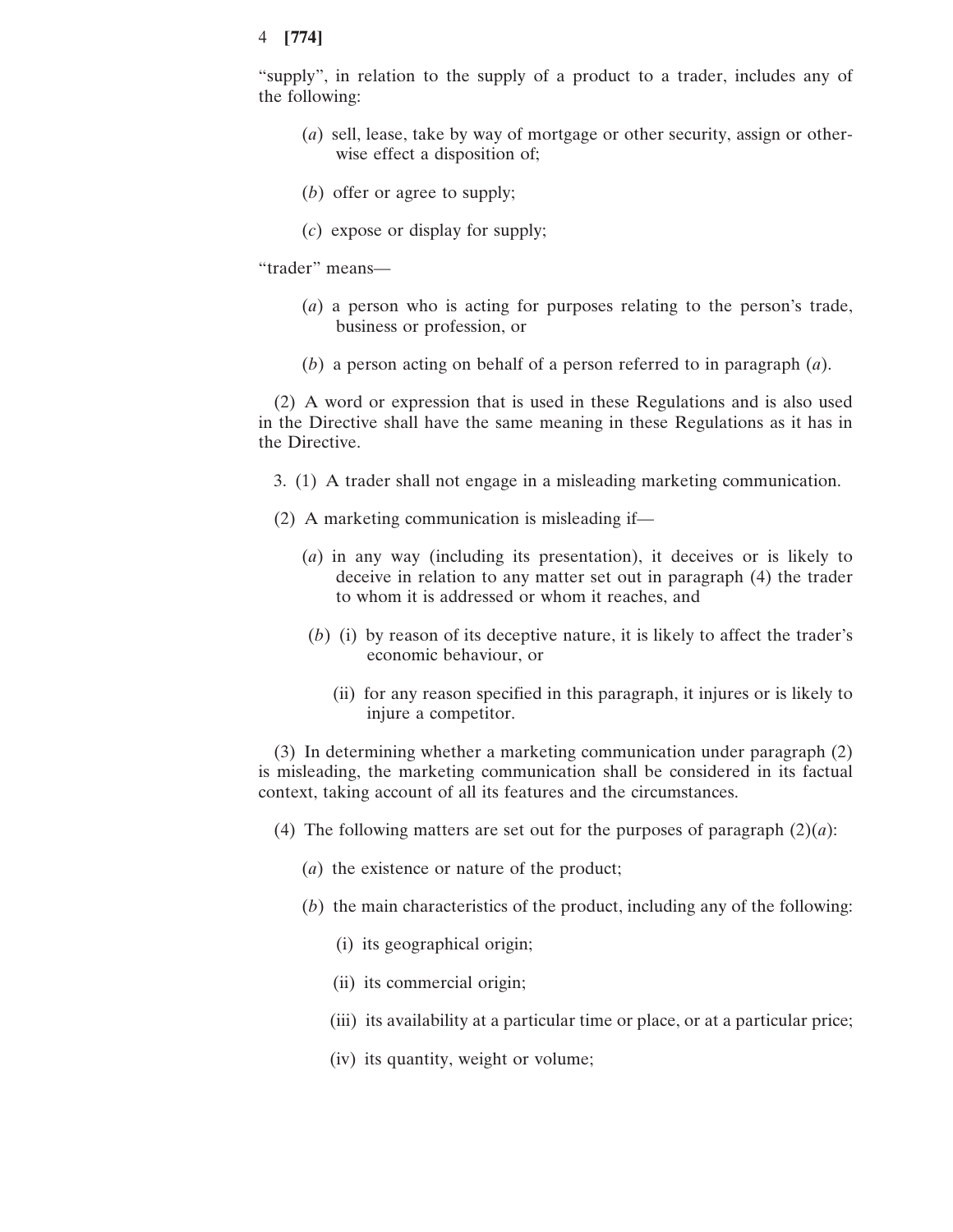- (v) its benefits or fitness for purpose;
- (vi) the results to be expected from it;
- (vii) the risks it presents;
- (viii) its usage or prior history;
- (ix) its composition, ingredients, components or accessories;
- (x) the specifications of the product, including the grade, standard, style, status or model of the product;
- (xi) the after-supply customer assistance available in relation to the product;
- (xii) the handling of complaints in relation to the product;
- (xiii) the method or date of—
	- (I) the product's delivery, supply or provision, and
	- (II) in the case of goods, their manufacture;
- (xiv) the results and material features of test or checks carried out on the product;
- (xv) in relation to a service, its execution or performance;
- (*c*) the price of the product, the manner in which that price is calculated or the existence or nature of a specific price advantage;
- (*d*) the need for any part, replacement, servicing or repair in relation to the product;
- (*e*) the existence, extent or nature of any approval or sponsorship (direct or indirect) of the product by others;
- (*f*) the nature, attributes, and rights of the trader who made the marketing communication, or on whose behalf it was made, including any of the following:
	- (i) the trader's identity, qualifications, assets or status;
	- (ii) the trader's affiliation or connection with others;
	- (iii) the existence, extent or nature of—
		- (I) any industrial, commercial or intellectual property rights the trader may have, or
		- (II) any award, distinction, approval or sponsorship (direct or indirect) the trader has or has received;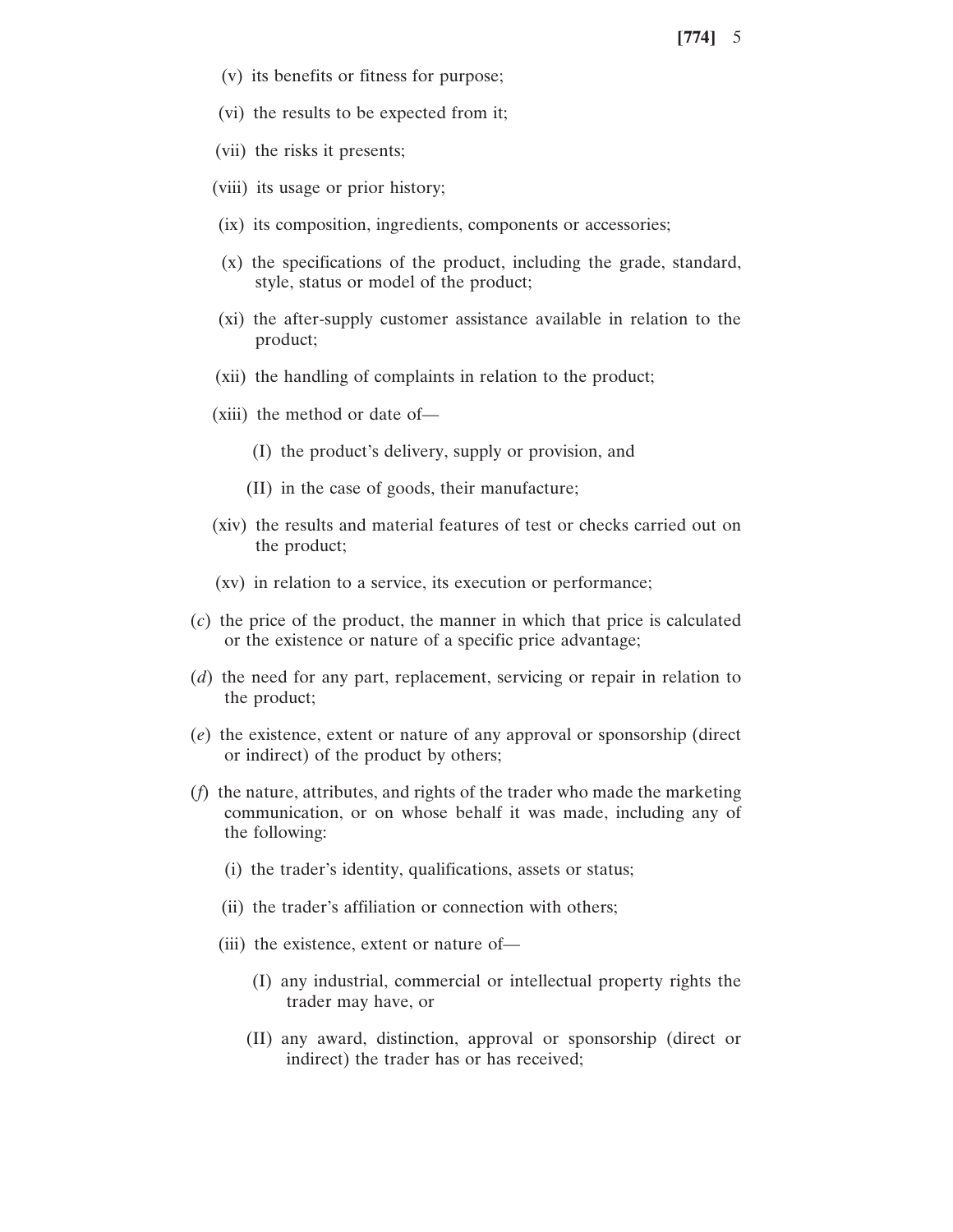- (*g*) the extent of the trader's commitments;
- (*h*) the trader's motives for the commercial practice;
- (*i*) the nature of the trader's supply process;
- (*j*) the legal rights (whether contractual or otherwise) of the trader to whom the product is supplied, or matters respecting when, how, or in what circumstances those rights may be exercised.

(5) Where the geographical origin of goods manufactured or produced in more than one country is a matter to be determined under paragraph  $(4)(b)(i)$ , consideration shall be given to where the goods underwent their last substantial and economically justified processing or working (in a place equipped for that purpose), resulting in the manufacture of new goods or representing an important stage of the manufacture.

- (6) Without prejudice to the generality of paragraph (3), where—
	- (*a*) the price of a product, the manner in which that price is calculated or the existence or nature of a specific price advantage is a matter to be considered under paragraph (4)(*c*), and
	- (*b*) the marketing communication concerned involves a representation or creates an impression that the product was previously offered at a different price or at a particular price,

consideration shall be given to whether the product was previously offered openly and in good faith at that price and at the same place for a reasonable period of time before the representation was made.

- (7) Without prejudice to the generality of paragraph (3), where—
	- (*a*) the price of a product, the manner in which that price is calculated or the existence or nature of a specific price advantage is a matter to be considered under paragraph (4)(*c*), and
	- (*b*) the marketing communication concerned involves a representation or creates an impression that the product is being offered by a trader at or below a price recommended by the manufacturer, producer or supplier of the product (other than the trader),

consideration shall be given to whether that recommended price was a price recommended in good faith by that manufacturer, producer or supplier.

4. (1) A trader shall not engage in a prohibited comparative marketing communication.

(2) A comparative marketing communication is prohibited if, as regards the comparison—

(*a*) it is misleading under Regulation 3,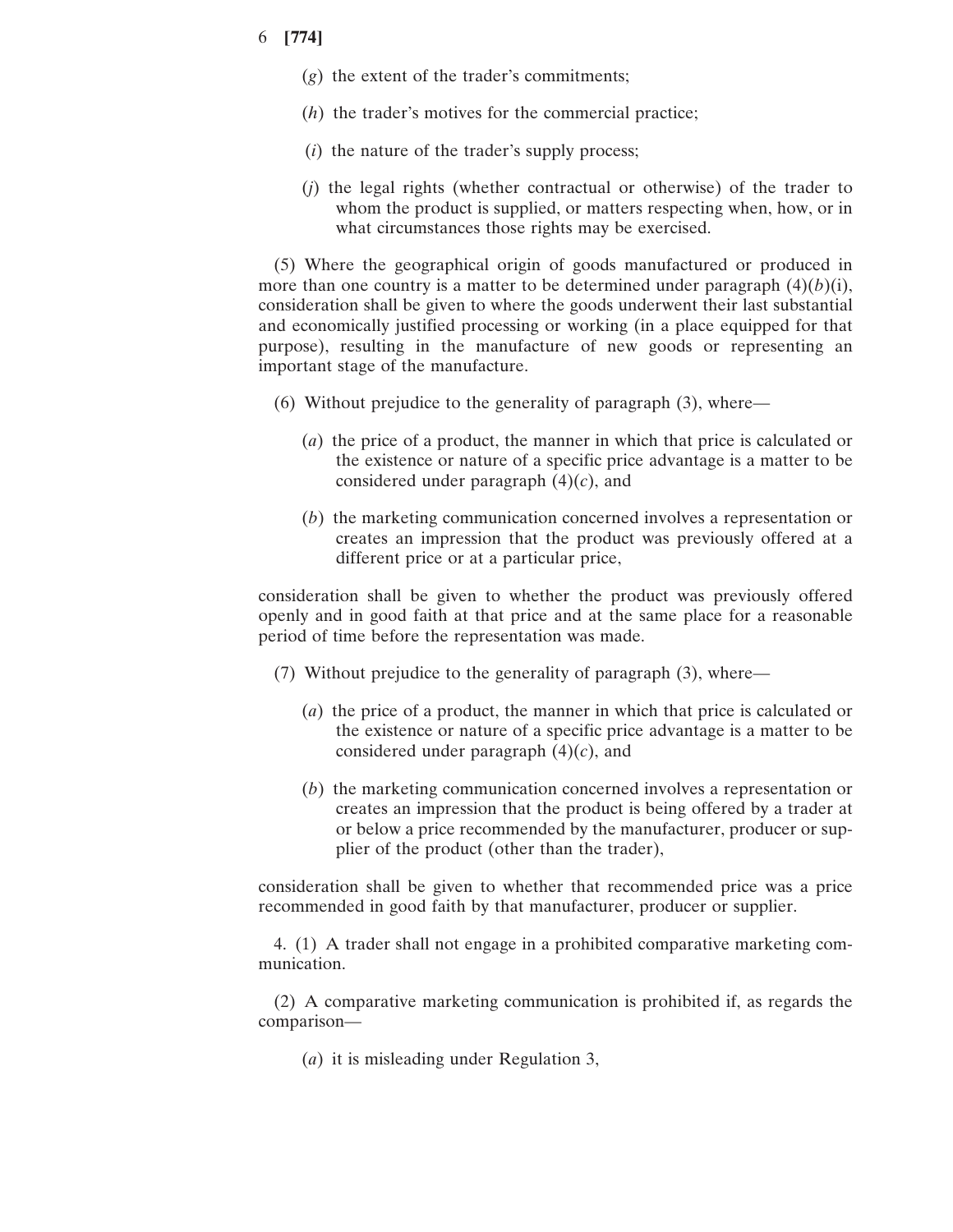- (*b*) it is a misleading commercial practice under any of sections 43 to 46 of the Consumer Protection Act 2007 (No. 19 of 2007),
- (*c*) it does not compare products meeting the same needs or intended for the same purpose,
- (*d*) it does not objectively compare one or more material, relevant, verifiable, and representative features of those products, which may include price,
- (*e*) it discredits or denigrates the trade marks, trade names, other distinguishing marks, products, activities, or circumstances of a competitor,
- (*f*) for products with designation of origin, it does not relate in each case to products with the same designation,
- (*g*) it takes unfair advantage of the reputation of a trade mark, trade name or other distinguishing marks of a competitor or of the designation of origin of competing products,
- (*h*) it presents goods or services as imitations or replicas of goods or services bearing a protected trade mark or trade name, or
- (*i*) it creates confusion among traders—
	- (i) between the trader who made the comparative marketing communication and a competitor or,
	- (ii) between the trade marks, trade names, other distinguishing marks, goods or services of the trader who made the comparative marketing communication and those of a competitor.

5. (1) A trader or other person may, upon giving notice of the application to the trader against whom the order is sought, apply to the Circuit Court or the High Court for an order prohibiting that trader from—

- (*a*) engaging in, or
- (*b*) continuing to engage in,

a misleading marketing communication or a prohibited comparative marketing communication.

(2) If, in any proceedings under this Regulation, the truth of a factual claim in a representation is an issue, and the trader against whom the order is sought does not establish on the balance of probabilities that the representation is true, then the representation shall be presumed to be untrue.

(3) In determining an application under this Regulation, the Court shall consider all interests involved and, in particular, the public interest.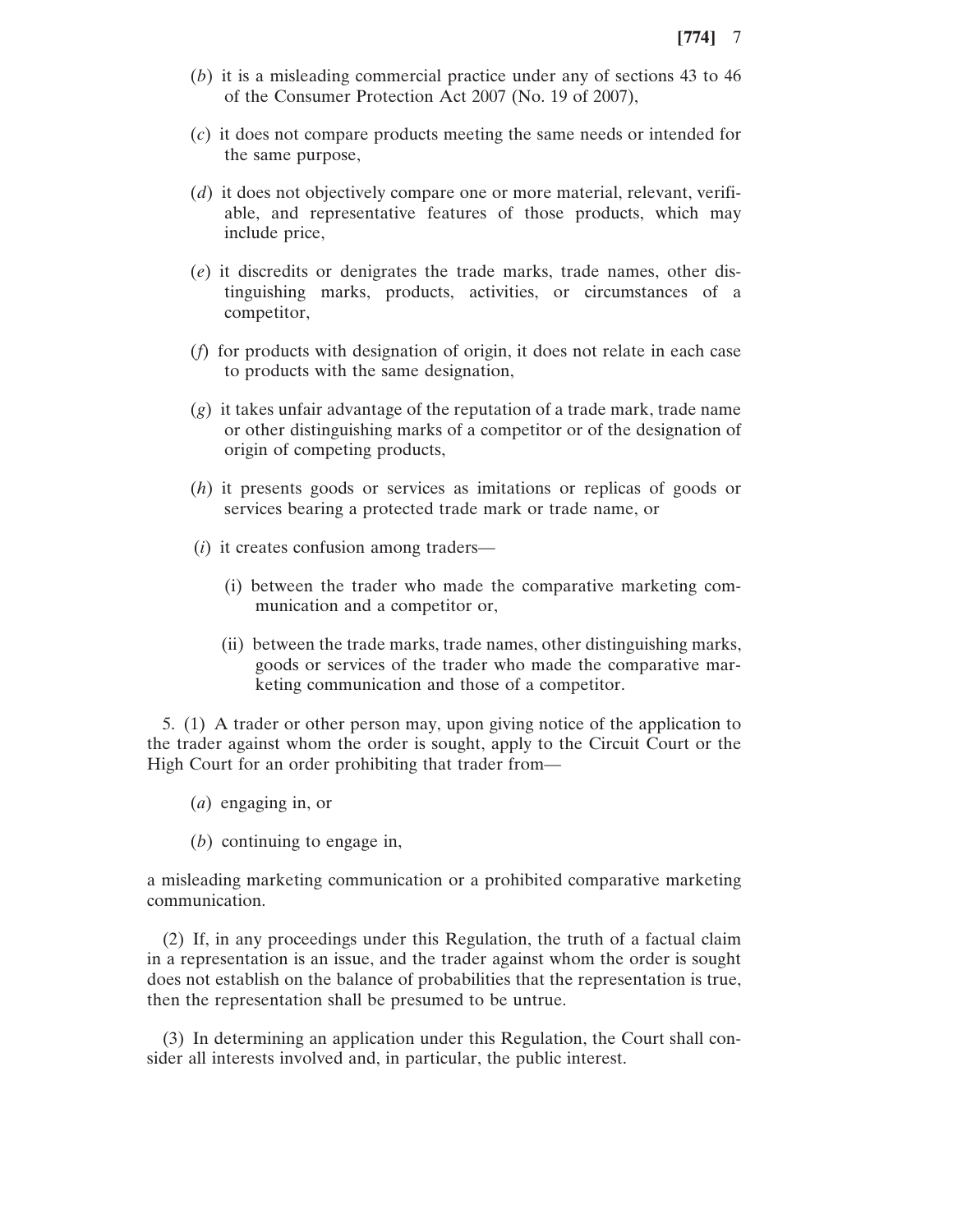(4) If the Court considers it necessary or appropriate in the circumstances, taking into account all the interests involved and, in particular, the public interest, the Court may make an order under paragraph  $(1)(b)$  without proof of any actual loss or damage on the part of the person making the application, or any intention or negligence on the part of the trader against whom the order is sought.

(5) In making an order under this Regulation, the Court may impose terms or conditions in the order that the Court considers appropriate, including a requirement that the trader publish a corrective statement, at the trader's own expense and in any manner the Court considers appropriate, in respect of matters the subject of the order.

(6) An application under this Regulation to the Circuit Court shall be made to the judge of the Circuit Court for the circuit in which the misleading marketing communication or prohibited comparative marketing communication is being made.

(7) The Circuit Court shall have jurisdiction to hear and determine an application under this Regulation that it is satisfied it is appropriate for it to deal with as a court of local and limited jurisdiction and, for the purpose of the Court's satisfying itself of that matter, the matters to which it shall have regard include—

- (*a*) the nature and extent of the misleading marketing communication or the prohibited comparative marketing communication concerned, and
- (*b*) the estimated cost of complying with the order to which the application relates.

(8) If, in relation to an application under this Regulation to the Circuit Court, that Court becomes of the opinion, during the hearing of the application, that it is not appropriate for the Circuit Court to deal with the application, it may, if it thinks fit, transfer the application to the High Court.

(9) Paragraph (8) is without prejudice to the jurisdiction of the Circuit Court to determine an application under this Regulation which, at the time of the making of the application, it was satisfied it had jurisdiction to deal with.

(10) Where an application is transferred under paragraph (8) to the High Court, the High Court shall be deemed to have made any order of a procedural nature that was made by the court from which it is so transferred in the proceedings in relation to the application.

6. (1) Where a code of practice or its code owner promotes a misleading marketing communication or prohibited comparative marketing communication, a trader or other person may apply to the Circuit Court or the High Court for either or both of the following:

(*a*) an order prohibiting the code owner from such promotion;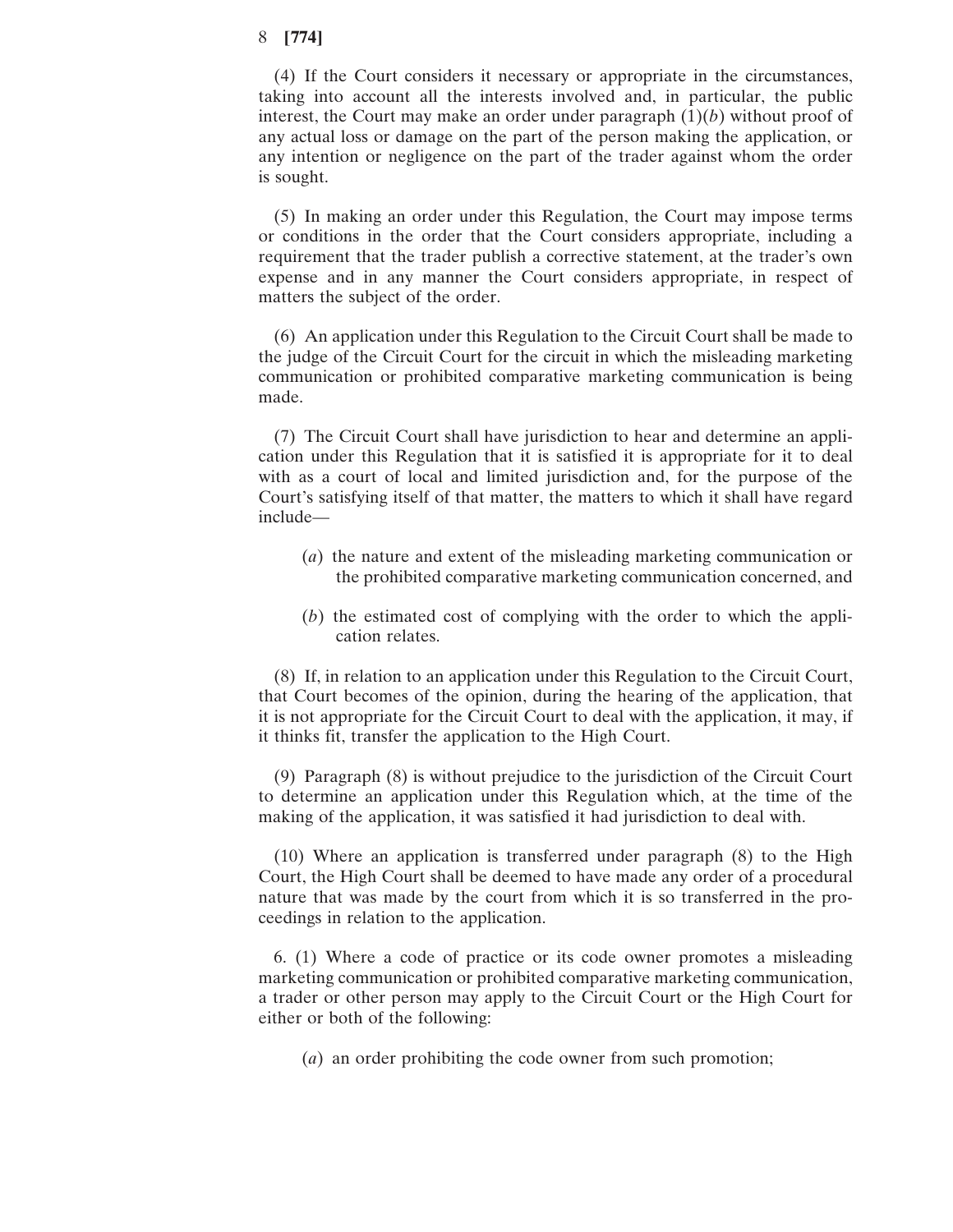(*b*) an order requiring the code owner to withdraw or amend the code as the Court considers necessary to prevent such promotion.

(2) An application under paragraph (1) shall be on notice to the code owner.

(3) In determining an application under this Regulation, the Court shall consider all interests involved and, in particular, the public interest.

(4) In making an order under paragraph (1), the Court may impose terms or conditions in the order that the Court considers appropriate.

(5) Paragraphs (6) to (10) of Regulation 5 apply to an application under this Regulation with the following modifications:

- (*a*) in paragraph (6), by substituting "in which the code owner is promoting the misleading marketing communication or prohibited comparative marketing communication, or in which the code owner resides or carries on any business or profession" for "in which the misleading marketing communication or prohibited comparative marketing communication is being made", and
- (*b*) in paragraph (7), by substituting the following for subparagraph (*a*):
	- "(*a*) the nature and extent of the misleading marketing communication or prohibited comparative marketing communication being promoted by the code of practice or its code owner,".

7. The European Communities (Misleading Advertising) Regulations 1988 (S.I. No. 134 of 1988) are revoked.



GIVEN under my Official Seal, 20 November 2007

> MICHEÁL MARTIN. Minister for Enterprise, Trade and Employment.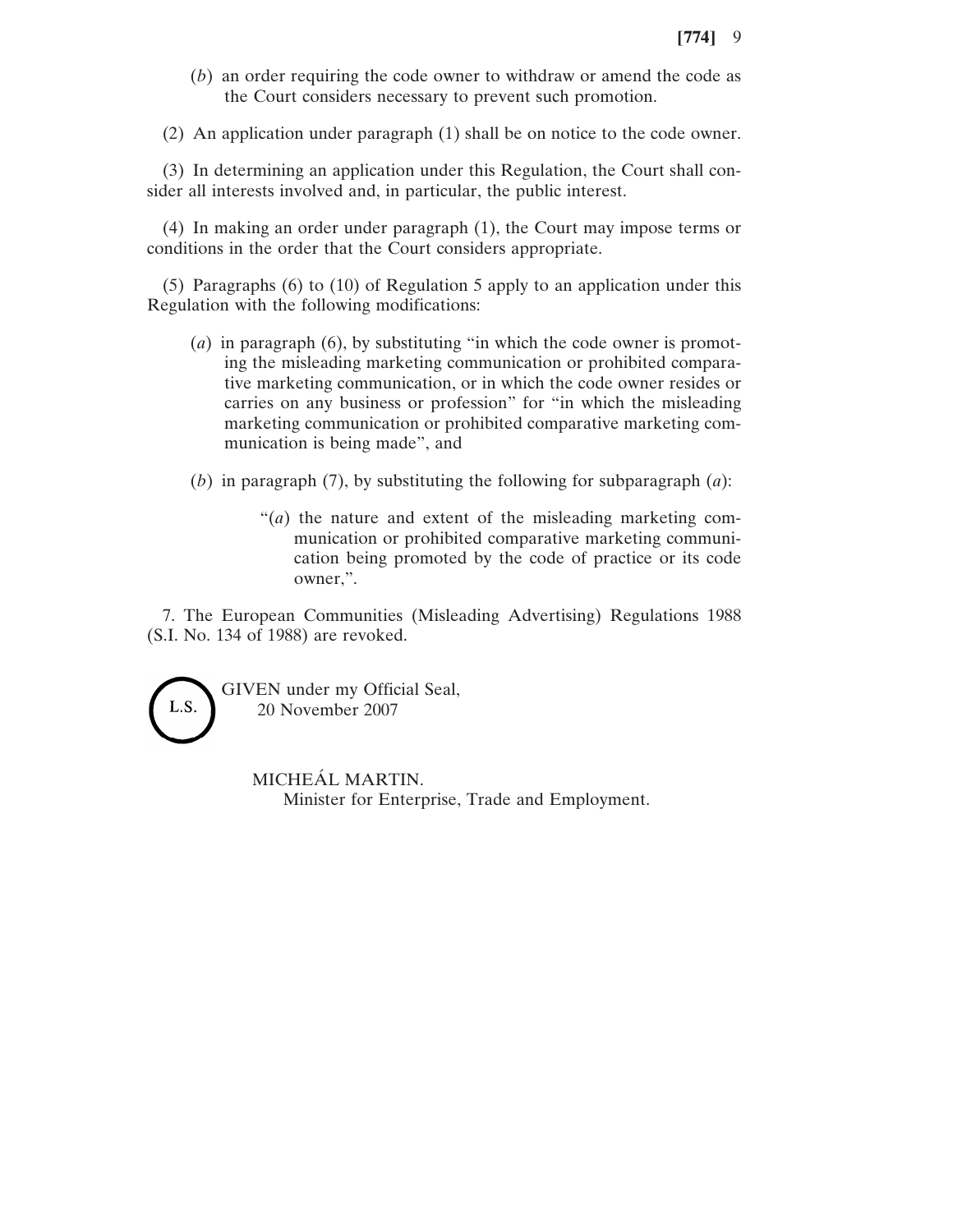## EXPLANATORY NOTE

*(This note is not part of the Instrument and does not purport to be a legal interpretation.)*

These Regulations implement Directive 2006/114/EC of the European Parliament and the Council of 12 December 2006 concerning misleading and comparative advertising. Their purpose is to protect traders against misleading marketing communications and the unfair consequences thereof and to specify the circumstances in which comparative marketing communications are prohibited.

The Regulations provide that a marketing communication is misleading if, in any way (including its presentation), it deceives or is likely to deceive in relation to any matter specified in the Regulations the trader to whom it is addressed or whom it reaches, and by reason of its deceptive nature, it is likely to affect the trader's economic behaviour or, for those reasons, to injure or be likely to injure a competitor.

The Regulations define a "comparative marketing communication" as any form of communication made by a trader that explicitly or by implication identifies a competitor of the trader or a product offered by such a competitor, and set out the circumstances in which such communications are prohibited.

A trader or other person may, upon giving notice of the application to the trader against whom the order is sought, apply to the Circuit Court or the High Court for an order prohibiting that trader from engaging, or continuing to engage, in a misleading marketing communication or a prohibited comparative marketing communication.

The Regulations revoke the European Communities (Misleading Advertising) Regulations 1988 (S.I. No. 134 of 1988).